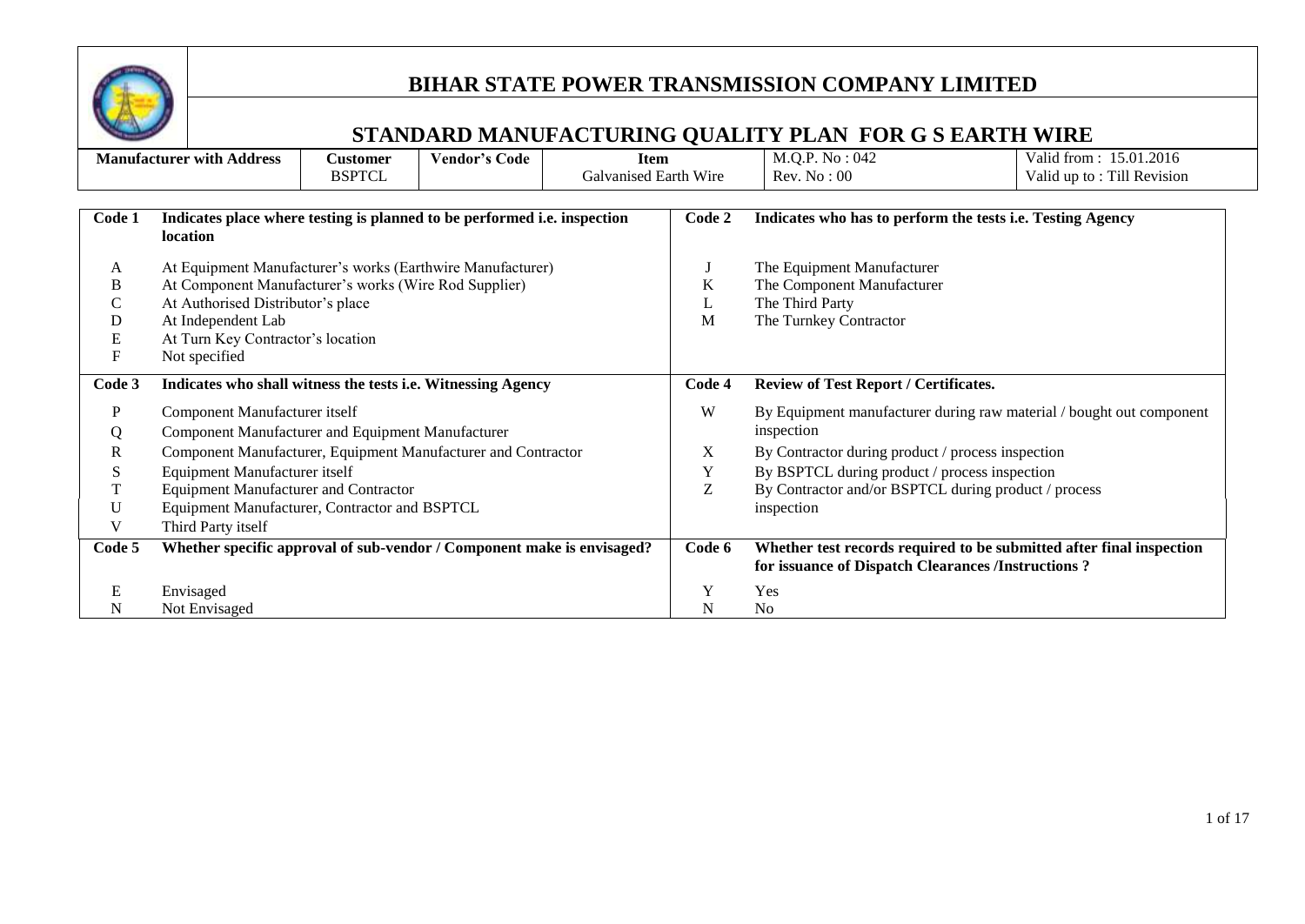

#### **STANDARD MANUFACTURING QUALITY PLAN FOR G S EARTH WIRE**

| . .<br>- -<br>Address<br>Manufacturer with | <b>Austomer</b>    | v endor′<br>∠ode | <b>Item</b>                                        | 042<br>.<br><b>NO</b><br>171.V | .2016<br>$\sim$<br>. tror<br>D.U.<br>анс |
|--------------------------------------------|--------------------|------------------|----------------------------------------------------|--------------------------------|------------------------------------------|
|                                            | <b>BSPTC</b><br>ாப |                  | T T T<br>W 1 re<br>Earth<br>vanised<br>$-1$<br>ιаι | :00<br>Rev<br>. INO            | $-1.1$<br>* Revision<br>ΊH<br>Ю<br>апс   |

#### **NOTES/GENERAL REQUIREMENTS TO BE CHECKED/ENSURED**

- a) Proper co-relation of test certificates from raw material to finished GS Earth Wire for offered lot shall be maintained.
- b) The equipment manufacturer shall carry out all the Routine tests for correctness of stranding, no cuts, fins etc. on the strands, drums are as per Specification
- c) The Equipment Manufacturer will carry out the acceptance tests on steel strands on 10% of the drums offered for inspection and will submit the records at the time of final inspection. BSPTCL's Inspection Engineer will select 10% samples of drums offered for rewinding & acceptance testing & shall be witnessed by BSPTCL at Equipment Manufacturers works.
- d) Equipment manufacturer shall obtain the following test certificates from BSPTCL approved sources for Steel wire rods / Zinc ingots used for review by BSPTCL. i) Chemical test certificate of Steel Wire Rod manufacturer
	- ii) Test certificate of Zinc manufacturer
	- iii) Test certificates of the tests carried out by steel wire rod manufacturer.
- e) Top end of the earth wire in each drum are sealed with adhesive tamper proof sticker duly signed by BSPTCL Inspection Engineer. The earth wire ends are required to be sealed with heat shrinkable sleeves & BSPTCL lead seal and shall be properly secured with the drum with the help of "U" clamps (nail) on the side of the flange at three locations 75mm apart to avoid loosening of earth wire during transit and handling.
- $\hat{f}$  The following test equipments **shall be** calibrated by NABL accredited agencies and should be available at equipment manufacturer's works.
	- i) All testing and measuring equipment.
	- ii) Standard Resistance.
- g) All drums to be marked with **Dispatch Clearances /Instructions** number vide which the material has been cleared before dispatch.
- h) In case of any contradiction between Technical Specification / Approved Drawing and MQP, the details mentioned in the Technical Specification / Approved Drawing shall be final. The MQP should be read in conjunction with the technical specification against which the Earth Wire has been manufactured
- i) BSPTCL may review the effective implementation of the process during the product inspection / process inspection. In case any violation in process or process parameters are observed, the reason along with corrective & preventive measure shall be conveyed to BSPTCL.
- j) The manufacturer should progressively align their Quality System and sub-vendors Quality System to the requirements of ISO 9000 series Quality Standards and in due course of time should get their quality system certified to ISO 9001.
- k) All relevant IS standards shall be read along with the latest amendments.
- l) The size of the earthwires & test parameters shall be as per GTP/TS.
- m) Finished earthwire shall be checked for length verification and surface finish on separate rewinding machine at variable speed from 8 to 16 mtr/ minute.
- The rewinding facilities shall have appropriate clutch system and shall be free from vibration and jerks etc. with traverse laying facilities.

If length is found less than declared length during rewinding, then two drums from the same lot shall be verified for declared length. In case any of these drums is found have less length, the lot will be rejected otherwise lot shall be accepted with the actual length restricted to declare length. In case of defects in surface finish, additional two drums shall be taken for rewinding & if same problem is observed the entire lot shall be rejected.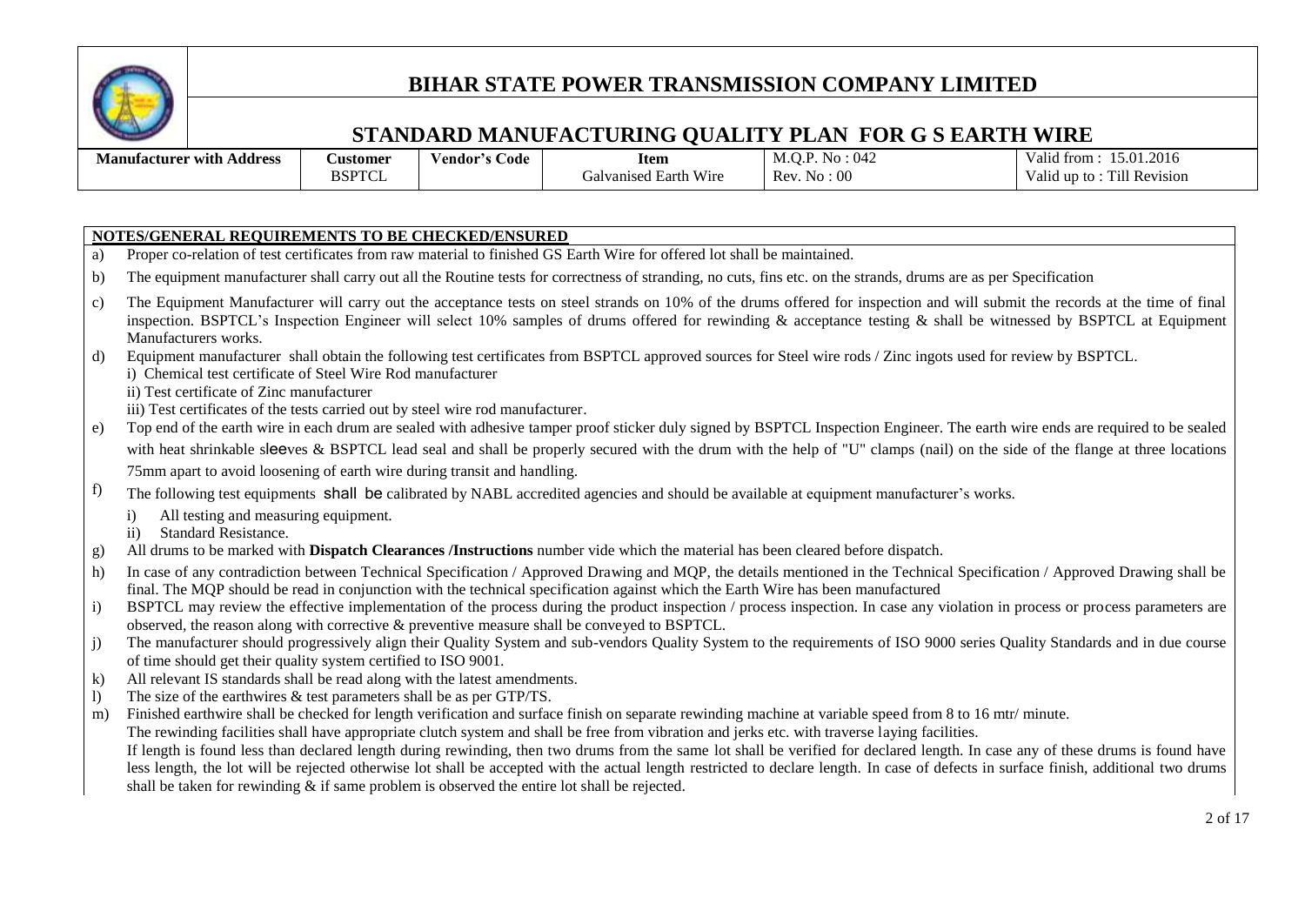

.

### **BIHAR STATE POWER TRANSMISSION COMPANY LIMITED**

### **STANDARD MANUFACTURING QUALITY PLAN FOR G S EARTH WIRE**

| .<br>. .<br>$\cdots$<br>Address<br>Manufacturer with . | <b>Customer</b> | ′endor<br>Code | <b>Item</b>                                  | $\sim$ $\sim$<br>N /I<br>INU<br>. 1742<br>IVI. U.1 | 201<br>$\sim$<br>Valu.<br>* from- |
|--------------------------------------------------------|-----------------|----------------|----------------------------------------------|----------------------------------------------------|-----------------------------------|
|                                                        | BSPTC           |                | T T<br>W <sub>1</sub> re<br>Ivanised Earth ' | Rev<br>0 <sup>c</sup><br>NΩ                        | Till Revision<br>Valic<br>∟un to  |

n) Rejection & retests shall be as per IS 398.

o) The drums shall be suitable for wheel mounting and letting off the conductor under an minimum controlled tension of the order of 5 KN.

- p) The inner cheek of the flanges & drum barrels surface shall be painted with Bitumen based paint. Before reeling, thick bituminized water proof bamboo paper shall be secured on the drum barrel and inside of the flanges of drum. After reeling the conductor, the exposed surface of the outer layer of the conductor shall be wrapped with water proof thick bituminised bamboo paper & then transparent plastic sheet.
- q) In case of rejection of the offered lot of earthwire after testing as per MQP/Technical Specification/IS, the rejected material and the samples already tested shall be scrapped and strictly disposed off as follows:
	- 1) The rejected lot/tested samples shall be clearly identified and stored separately to avoid any mix up with any in-process/finished lot till the same is disposed off.
	- 2) The supplier shall arrange for cutting of the rejected earthwire lot in bits & pieces which shall be sold as scrap
	- 3) In case supplier intends to dispose off rejected material through any other mode, the same shall be done with approval of BSPTCL.
	- 4) Necessary supporting documents in regard to (2) and (3) above, shall be submitted for verification of BSPTCL and record shall be maintained at manufacturer's works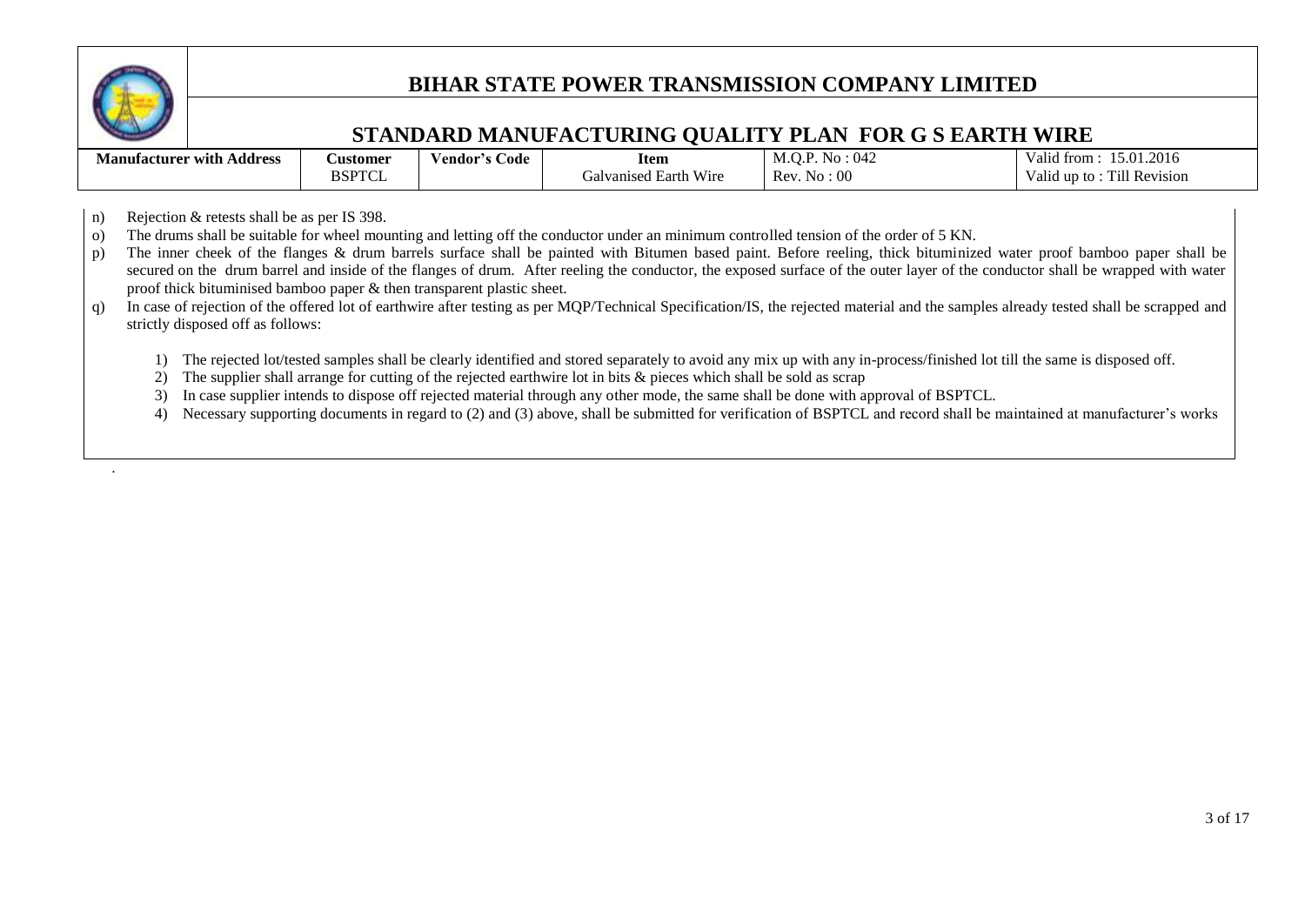

## **STANDARD MANUFACTURING QUALITY PLAN FOR G S EARTH WIRE**

| Address<br><b>Manufacturer</b> with | <b>Customer</b>       | endor/<br>Code | Item                                                     | 042<br>N0                             | .2016<br>$\mathbf{r}$<br>15.01.<br>trom<br>Valia |
|-------------------------------------|-----------------------|----------------|----------------------------------------------------------|---------------------------------------|--------------------------------------------------|
|                                     | BSPTC<br>$\mathbf{1}$ |                | <b>TTT</b><br>W <sub>1</sub> re<br>Earth<br>Jalvanised ' | 00<br><b>R</b> av<br><b>NC</b><br>IV. | <b>Till Revision</b><br>. un<br>V alid<br>-to    |

#### *Section* **: RAW MATERIAL INSPECTION**

| Sl.<br>No.   | Components /<br><b>Operations &amp;</b>     | <b>Type of</b><br><b>Check</b>         | <b>Quantum of</b><br><b>Check/Sampling</b>                              | Reference<br>Document for                       | <b>Acceptance Norms</b>                                           | <b>Format of Record</b>                           |              |                |                | <b>Applicable Codes</b> |   |           | <b>Remarks</b> |
|--------------|---------------------------------------------|----------------------------------------|-------------------------------------------------------------------------|-------------------------------------------------|-------------------------------------------------------------------|---------------------------------------------------|--------------|----------------|----------------|-------------------------|---|-----------|----------------|
|              | <b>Description of Test</b>                  |                                        | with basis                                                              | <b>Testing</b>                                  |                                                                   |                                                   | $\mathbf{1}$ | $\overline{2}$ | $\mathbf{3}$   | 4                       | 5 | 6         |                |
| $\mathbf{1}$ | <b>HIGH CARBON</b><br><b>STEEL WIRE ROD</b> |                                        |                                                                         |                                                 |                                                                   |                                                   |              |                |                |                         | E |           |                |
| 1.1          |                                             | Chemical<br>Analysis                   | 1 Sample<br>per heat per lot                                            | IS-7904 & BSPTCL<br>Specn.                      | % C - 0.55 max.<br>% $Mn - 0.40$ to 0.90<br>% $Si - 0.15$ to 0.35 | Supplier TC                                       | $\mathbf{B}$ | $\mathbf K$    | $\mathbf{P}$   | $\overline{Z}$          |   | N         |                |
|              |                                             |                                        | 4 Samples<br>per consignment<br>(24MT approx.)                          |                                                 | % $S - 0.04$ max.<br>% $P - 0.04$ max.                            | Manufacturer Format of Record<br>(BSPTCL REPORTS) | A            | J              | S              | Z                       |   | N         |                |
| 1.2          |                                             | Diameter of<br>wire rod and<br>ovality | 1 Sample<br>per heat per lot                                            | IS 7904 and<br>Manufacturer's plant<br>standard | IS 7904 and<br>Manufacturer's plant<br>standard                   | Supplier TC                                       | $\mathbf{B}$ | K              | $\mathbf{P}$   | $\overline{z}$          |   | N         |                |
|              |                                             |                                        | <b>BSPTCL REPORTS</b><br>4 Samples<br>per consignment<br>(24MT approx.) |                                                 | $\mathbf{A}$                                                      | J                                                 | S            | Z              |                | N                       |   |           |                |
| 1.3          | Ultimate<br>Tensile<br>Strength             |                                        | 1 Sample<br>per heat per lot                                            | $-do-$                                          | $-do-$                                                            | Supplier TC                                       |              | $\mathbf K$    | P              | Z                       |   | N         |                |
|              |                                             |                                        | 4 Samples<br>per consignment<br>(24MT approx.)                          |                                                 |                                                                   | <b>BSPTCL REPORTS</b>                             | $\mathbf{A}$ | J <sub>1</sub> | $\overline{S}$ | $\overline{z}$          |   | N         |                |
| 1.4          |                                             | Percentage<br>reduction of<br>area     | $1$ Sample<br>per heat per lot                                          | $-do-$                                          | Supplier TC<br>$-do-$                                             |                                                   | B            | K              | $\mathbf{P}$   | Z                       |   | N         |                |
|              |                                             |                                        | 4 Samples<br>per consignment<br>(24MT approx.)                          |                                                 |                                                                   | <b>BSPTCL REPORTS</b>                             |              | J              | S              | Z                       |   | N         |                |
| 1.5          |                                             | Elongation                             | 1 Sample<br>per heat per lot                                            | $-do-$                                          | $-do-$                                                            | Supplier TC                                       | $\mathbf{B}$ | $\mathbf K$    | $\mathbf{P}$   | Z                       |   | ${\bf N}$ |                |
|              |                                             |                                        | 4 Samples<br>per consignment<br>(24MT approx.)                          |                                                 |                                                                   | <b>BSPTCL REPORTS</b>                             | A            |                | S              | Z                       |   | N         |                |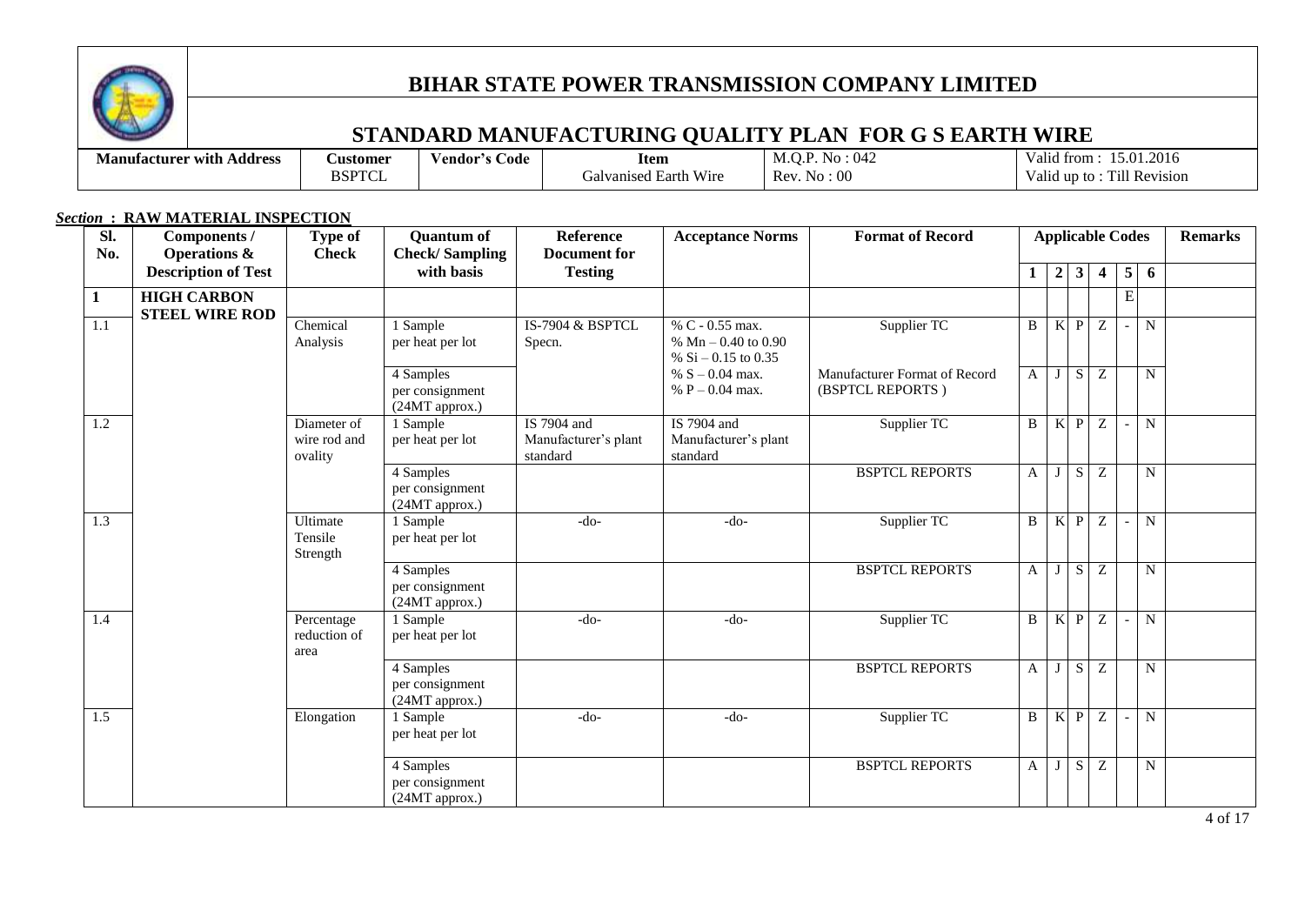

## **STANDARD MANUFACTURING QUALITY PLAN FOR G S EARTH WIRE**

|     | <b>Manufacturer with Address</b> |                                                            | Vendor's Code<br>Customer<br><b>BSPTCL</b> |        | Item<br>Galvanised Earth Wire |                                                                                                     | M.Q.P. No : 042<br>Rev. No: 00 |                       |  |    |   | Valid from: 15.01.2016<br>Valid up to: Till Revision |  |
|-----|----------------------------------|------------------------------------------------------------|--------------------------------------------|--------|-------------------------------|-----------------------------------------------------------------------------------------------------|--------------------------------|-----------------------|--|----|---|------------------------------------------------------|--|
| 1.6 |                                  | Cleaniness $&$<br>Surface<br><b>Smoothness</b><br>(Visual) | 100% on each coil                          | Specn. | IS 7904 & BSPTCL              | The wire rod shall be<br>round and free from<br>fins, flaws and other<br>harmful surface<br>defects |                                | <b>BSPTCL REPORTS</b> |  | S. | Z | $\mathbf N$                                          |  |

#### *Section* **: RAW MATERIAL INSPECTION**

| SI.            | Components /                       | Type of                 | <b>Quantum of</b>             | <b>Reference</b>     | <b>Acceptance Norms</b>                | <b>Format of Record</b> |              | <b>Applicable Codes</b> |              |          |                |                | <b>Remarks</b>               |
|----------------|------------------------------------|-------------------------|-------------------------------|----------------------|----------------------------------------|-------------------------|--------------|-------------------------|--------------|----------|----------------|----------------|------------------------------|
| No.            | <b>Operations &amp;</b>            | <b>Check</b>            | Check/                        | Document for         |                                        |                         |              |                         |              |          |                |                |                              |
|                | <b>Description of</b><br>Test      |                         | <b>Sampling</b><br>with basis | <b>Testing</b>       |                                        |                         | 1            | $\overline{2}$          | $3^{\circ}$  | 4        | 5 <sup>1</sup> | -6             |                              |
| 1.7            |                                    | <b>Micro Structures</b> |                               |                      |                                        |                         |              |                         |              |          |                |                |                              |
|                |                                    | a) Structure            | 1 Samples<br>per heat         | IS 7904              | The structure shall be<br>fine perlite | Supplier TC             | $\, {\bf B}$ | K                       | P            | $\rm{Z}$ | $\blacksquare$ | $\mathbf N$    |                              |
|                |                                    | b) Grain Size           | 1 Samples<br>per heat         | IS 4748              | $Min - 6 @ 100 X$                      | Supplier TC             | B            | K                       | $\mathbf{P}$ | Z        |                | N              |                              |
|                |                                    | c) Inclusion<br>Rating  | 1 Samples<br>per heat         | IS 7904 &<br>IS 4163 | $Max - 2$ Thick Series                 | Supplier TC             | $\mathbf B$  | K                       | $\mathbf{P}$ | Ζ        |                | N              |                              |
|                |                                    | d) Surface<br>Defects   | 1 Samples<br>per heat         | IS 7904              | $Max - 1\%$ of Dia                     | Supplier TC             | B            | K                       | P            | Ζ        | $\sim$         | $\overline{N}$ |                              |
|                |                                    | e) Decarbu-<br>risation | 1 Samples<br>per heat         | IS 7904 &<br>IS 6396 | $Max - 1\%$ of Dia                     | Supplier TC             | $\, {\bf B}$ | K                       | P            | Z        |                | N              |                              |
| $\overline{2}$ | <b>ELECTROLYTIC</b><br><b>ZINC</b> |                         |                               |                      |                                        |                         |              |                         |              |          | ${\bf E}$      |                | Records of<br>suppliers test |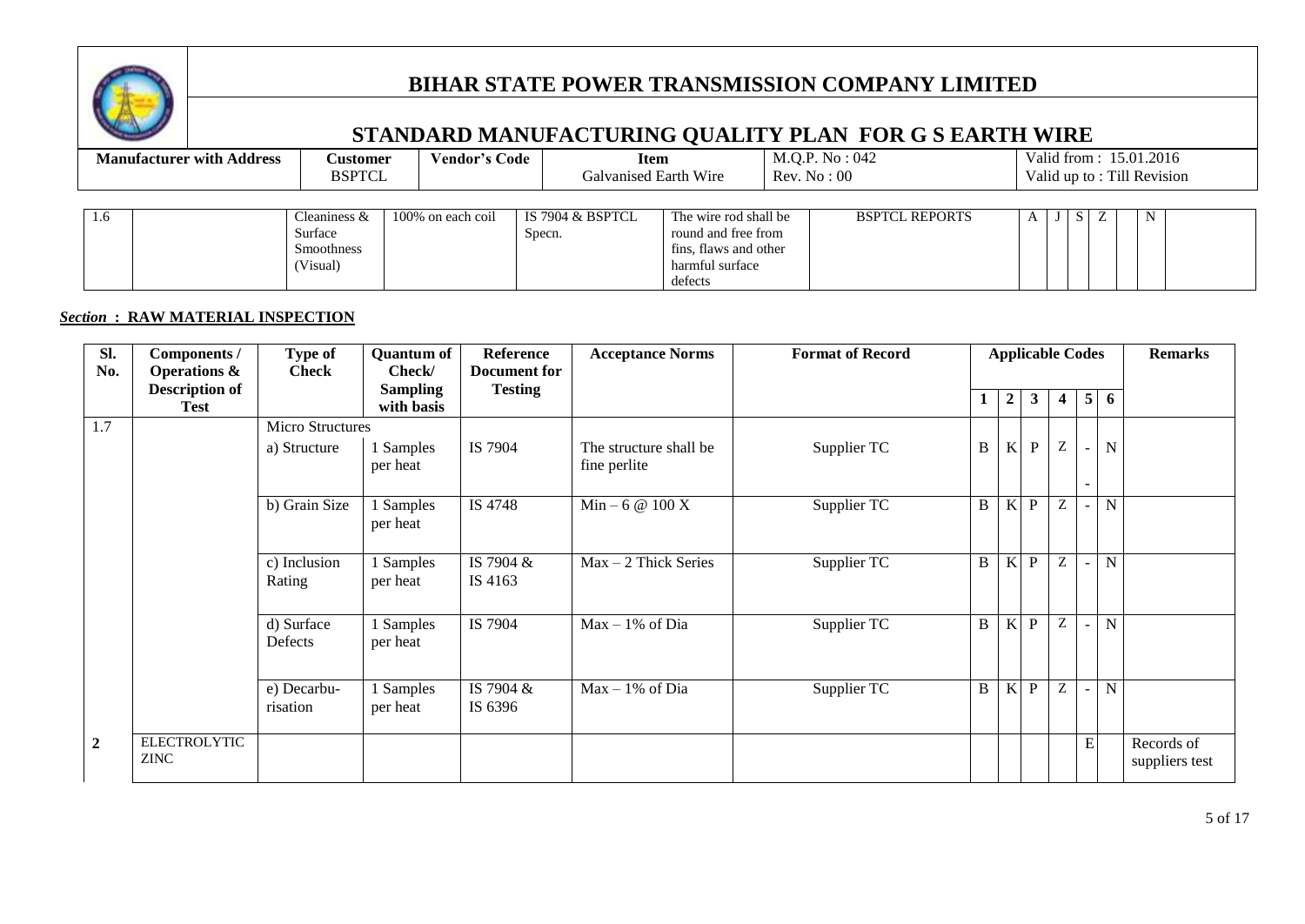

## **STANDARD MANUFACTURING QUALITY PLAN FOR G S EARTH WIRE**

| <b>Manufacturer with Address</b> |                      | Customer<br><b>BSPTCL</b> | Vendor's Code                         | <b>Item</b><br>Galvanised Earth Wire | M.Q.P. No : 042<br>Rev. No: 00 |  |         |   |  |             | Valid from: 15.01.2016<br>Valid up to: Till Revision |  |
|----------------------------------|----------------------|---------------------------|---------------------------------------|--------------------------------------|--------------------------------|--|---------|---|--|-------------|------------------------------------------------------|--|
| 2.1                              | Chemical<br>Analysis | Supplier TC               | IS 209 $&$<br><b>BSPTCL</b><br>Specn. | Purity 99.95 % Min                   | Supplier TC                    |  | $B$   K | D |  | $N_{\perp}$ | certificate are<br>to be<br>maintained               |  |

#### *Section* **: INPROCESS INSPECTION**

| Sl. | Components /                              | Type of        | <b>Quantum of</b> | Reference      | <b>Acceptance Norms</b> | <b>Format of Record</b> | <b>Applicable Codes</b> |              |    |                |                |    | <b>Remarks</b> |
|-----|-------------------------------------------|----------------|-------------------|----------------|-------------------------|-------------------------|-------------------------|--------------|----|----------------|----------------|----|----------------|
| No. | <b>Operations &amp;</b>                   | Check          | Check/            | Document for   |                         |                         |                         |              |    |                |                |    |                |
|     | <b>Description of</b>                     |                | <b>Sampling</b>   | <b>Testing</b> |                         |                         |                         | $\mathbf{2}$ | 3  |                | 5 <sup>1</sup> | -6 |                |
|     | Test                                      |                | with basis        |                |                         |                         |                         |              |    |                |                |    |                |
| 3   | <b>SURFACE PREPARATION</b>                |                |                   |                |                         |                         |                         |              |    |                |                |    |                |
|     |                                           |                |                   |                |                         |                         |                         |              |    |                |                |    |                |
| 3.1 | Pickling                                  | chemical       | Sample            | IS 2629        | IS 2629 /               | <b>BSPTCL REPORTS</b>   | A                       |              | S  |                |                | N  |                |
|     |                                           |                | from              |                | Manufacturer plant      |                         |                         |              |    |                |                |    |                |
|     |                                           |                | pickling bath     |                | standard                |                         |                         |              |    |                |                |    |                |
|     |                                           |                | daily             |                |                         |                         |                         |              |    |                |                |    |                |
| 3.2 | <b>Surface Coating</b>                    | Chemical       | 1 Sample          | IS 2629        | Manufacturer plant      | <b>BSPTCL REPORTS</b>   | A                       |              | S  | $\overline{ }$ |                | N  |                |
|     |                                           |                | from the          |                | standard                |                         |                         |              |    |                |                |    |                |
|     |                                           |                | bath daily        |                |                         |                         |                         |              |    |                |                |    |                |
| 4   | DRAWING OF STEEL WIRE ROD TO WIRE (BLACK) |                |                   |                |                         |                         |                         |              |    |                |                |    |                |
|     |                                           |                |                   |                |                         |                         |                         |              |    |                |                |    |                |
| 4.1 |                                           | Surface finish | 100% on           | IS 398 Part II | IS 398 Part II and      | <b>BSPTCL REPORTS</b>   | A                       |              | S. |                |                | N  |                |
|     |                                           | (Visual        | each coil         | and BSPTCL     | <b>BSPTCL Specn</b>     |                         |                         |              |    |                |                |    |                |
|     |                                           | Check)         |                   | Specn          |                         |                         |                         |              |    |                |                |    |                |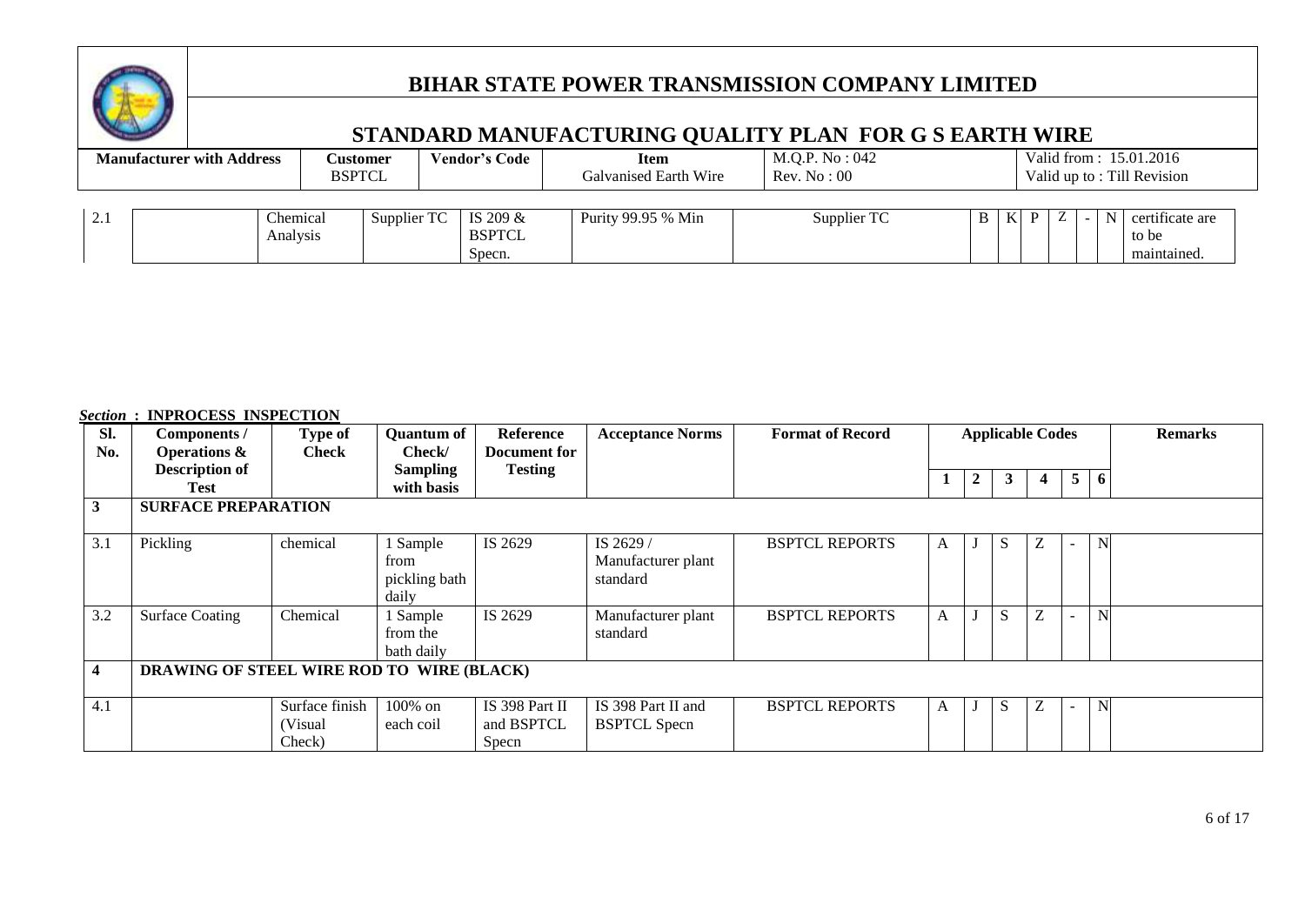

# **STANDARD MANUFACTURING QUALITY PLAN FOR G S EARTH WIRE**

| <b>Manufacturer with Address</b> | <b>Customer</b><br><b>BSPTCL</b>                 |                                               | M.Q.P. No : 042<br>Vendor's Code<br><b>Item</b><br>Galvanised Earth Wire<br>Rev. No: 00 |                       |                       |              |   |   | Valid from: 15.01.2016<br>Valid up to: Till Revision |
|----------------------------------|--------------------------------------------------|-----------------------------------------------|-----------------------------------------------------------------------------------------|-----------------------|-----------------------|--------------|---|---|------------------------------------------------------|
| 4.2                              | Diameter                                         | 20% coil<br>drawn from<br>each wire<br>rod    | Plant Standard                                                                          | <b>Plant Standard</b> | <b>BSPTCL REPORTS</b> | A            | S | Ζ | N                                                    |
| 4.3                              | <b>Breaking</b><br>Load /<br><b>Tensile Test</b> | 20% coil<br>drawn from<br>each wire<br>rod    | Plant Standard                                                                          | <b>Plant Standard</b> | <b>BSPTCL REPORTS</b> | A            | S | Z |                                                      |
| 4.4                              | Torsion                                          | $20\%$ coil<br>drawn from<br>each wire<br>rod | Plant Standard                                                                          | Plant Standard        | <b>BSPTCL REPORTS</b> | A            | S | Z |                                                      |
| 4.5                              | Wrapping<br>Test                                 | $20\%$ coil<br>drawn from<br>each wire<br>rod | Plant Standard                                                                          | <b>Plant Standard</b> | <b>BSPTCL REPORTS</b> | $\mathbf{A}$ | S | Z |                                                      |
| 4.6                              | Joints                                           | $100\%$ on<br>each coil                       | <b>BSPTCL Spec.</b>                                                                     | No joints allowed     | <b>BSPTCL REPORTS</b> | $\mathbf{A}$ | S | Z | $\mathbf N$                                          |

#### *Section* **: IN PROCESS INSPECTION**

| SI.<br>No. | Components /<br><b>Operations &amp;</b> | Type of<br><b>Check</b>                             | <b>Quantum of</b><br><b>Check/Sampling</b> | <b>Reference</b><br><b>Document for</b> | <b>Acceptance Norms</b>                          | <b>Format of Record</b>        |   | <b>Applicable Codes</b> |   |   | <b>Remarks</b>                                                  |
|------------|-----------------------------------------|-----------------------------------------------------|--------------------------------------------|-----------------------------------------|--------------------------------------------------|--------------------------------|---|-------------------------|---|---|-----------------------------------------------------------------|
|            | <b>Description of</b><br>Test           |                                                     | with basis                                 | <b>Testing</b>                          |                                                  |                                |   |                         |   | 6 |                                                                 |
| 5.         | <b>GALVANISING</b>                      | Molten Zinc<br>bath<br>temperature                  | Every 2 Hour                               | IS 2629                                 | Min – 440 $^{\circ}$ C<br>Max – 460 $^{\circ}$ C | <b>BSPTCL REPORTS</b>          | А |                         | Z | N | Galvanizing<br>process as<br>per IS 2629<br>& Plant<br>standard |
|            |                                         | Chemical<br>Analysis of<br>molten zinc<br>from bath | 1 Sample<br>in 30 days                     | IS 209                                  | IS 209                                           | Independent lab test<br>report | D | $\mathbf{V}$            | Z | N |                                                                 |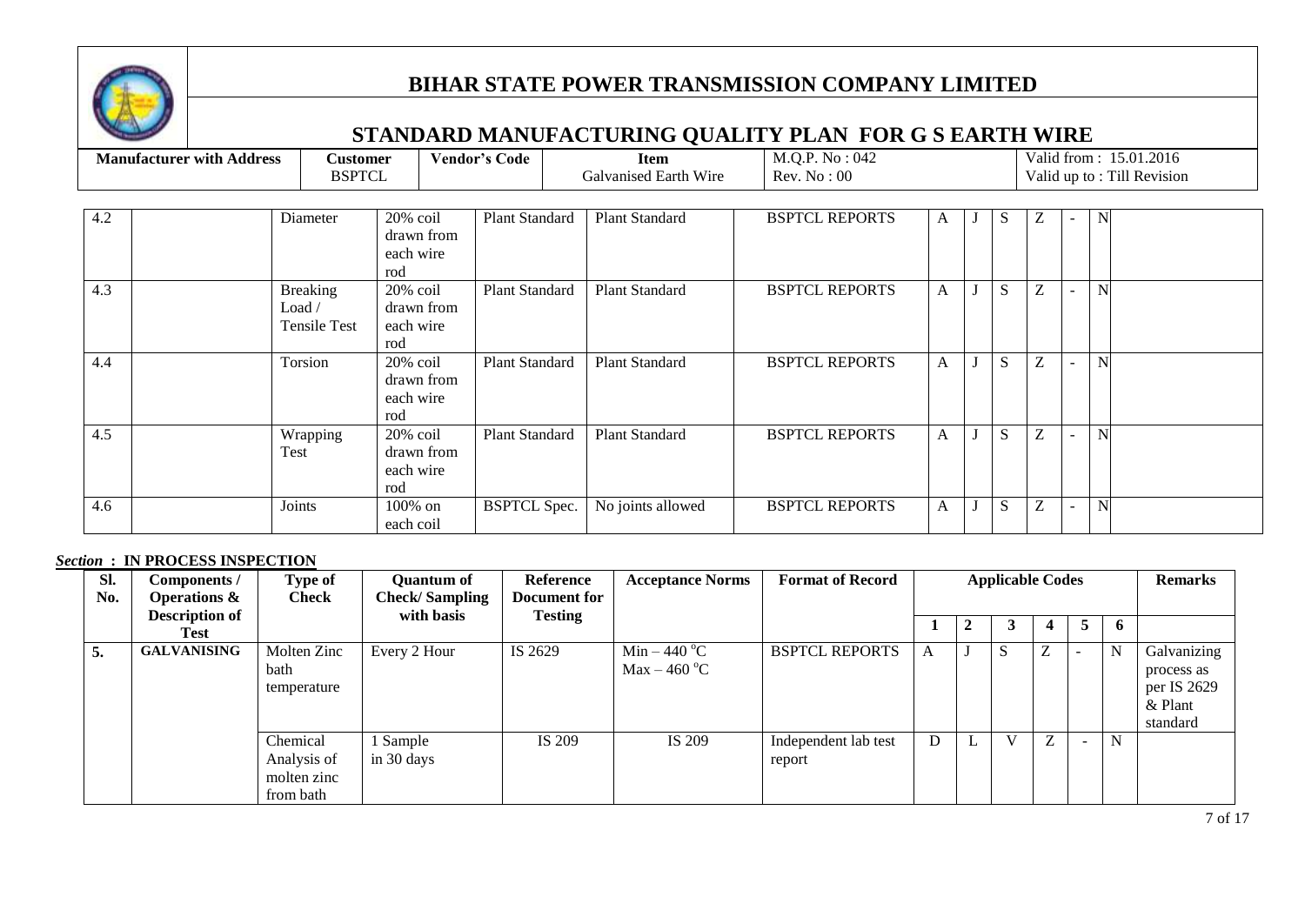

## **STANDARD MANUFACTURING QUALITY PLAN FOR G S EARTH WIRE**

|     | <b>Manufacturer with Address</b>                   | <b>Customer</b><br><b>BSPTCL</b>                                 |                                 | <b>Vendor's Code</b> |                                 |                                        | <b>Item</b><br>Galvanised Earth Wire | M.Q.P. No : 042<br>Rev. No: 00 |   |   |           |   |                |   | Valid from: 15.01.2016<br>Valid up to: Till Revision |
|-----|----------------------------------------------------|------------------------------------------------------------------|---------------------------------|----------------------|---------------------------------|----------------------------------------|--------------------------------------|--------------------------------|---|---|-----------|---|----------------|---|------------------------------------------------------|
| 6   | <b>Finished</b><br>Galvanized<br><b>Steel wire</b> | Surface<br>100% on each coil<br>smoothness<br>(Visual)<br>Check) |                                 |                      | IS 398 Pt 2 &<br>Plant Standard |                                        | IS 398 Pt 2 & Plant<br>Standard      | <b>BSPTCL REPORTS</b>          | A | J | S         | Ζ |                | N |                                                      |
| 6.1 |                                                    | Diameter                                                         | 1 sample from<br>every 10 coils |                      |                                 | IS 398 Pt 2 &<br>Plant Standard        | IS 398 Pt 2 & Plant<br>Standard      | <b>BSPTCL REPORTS</b>          | A |   | S         | Z |                | N |                                                      |
| 6.2 |                                                    | <b>Breaking</b><br>Load /<br>Tensile Test                        | 1 sample from<br>every 10 coils |                      |                                 | IS 398 Pt 2 &<br><b>Plant Standard</b> | IS 398 Pt 2 & Plant<br>Standard      | <b>BSPTCL REPORTS</b>          | A | J | S         | Ζ |                | N |                                                      |
| 6.3 |                                                    | % Elongation                                                     | 1 sample from<br>every 10 coils |                      |                                 | IS 398 Pt 2 &<br><b>Plant Standard</b> | IS 398 Pt 2 & Plant<br>Standard      | <b>BSPTCL REPORTS</b>          | A |   | S         | Z |                | N |                                                      |
| 6.4 |                                                    | Torsion                                                          | sample from<br>every 10 coils   |                      |                                 | IS 398 Pt 2 &<br>Plant Standard        | IS 398 Pt 2 & Plant<br>Standard      | <b>BSPTCL REPORTS</b>          | A |   | S         | Z |                | N |                                                      |
| 6.5 |                                                    | Wrapping<br>Test                                                 | sample from<br>every 10 coils   |                      |                                 | IS 398 Pt 2 &<br>Plant Standard        | IS 398 Pt 2 & Plant<br>Standard      | <b>BSPTCL REPORTS</b>          | A | J | ${\bf S}$ | Ζ | $\blacksquare$ | N |                                                      |

#### *Section* **: IN PROCESS INSPECTION**

| SI. | tomponents /                         | <b>Type of</b> | <b>Ouantum of</b>     | <b>Reference</b>  | <b>Acceptance Norms</b> | <b>Format of Record</b> |  | <b>Applicable Codes</b> |  |              | <b>Remarks</b> |
|-----|--------------------------------------|----------------|-----------------------|-------------------|-------------------------|-------------------------|--|-------------------------|--|--------------|----------------|
| No. | Operations &                         | <b>Check</b>   | <b>Check/Sampling</b> | Document for<br>m |                         |                         |  |                         |  |              |                |
|     | <b>Description of</b><br><b>Test</b> |                | with basis            | <b>Testing</b>    |                         |                         |  |                         |  | $\mathbf{p}$ |                |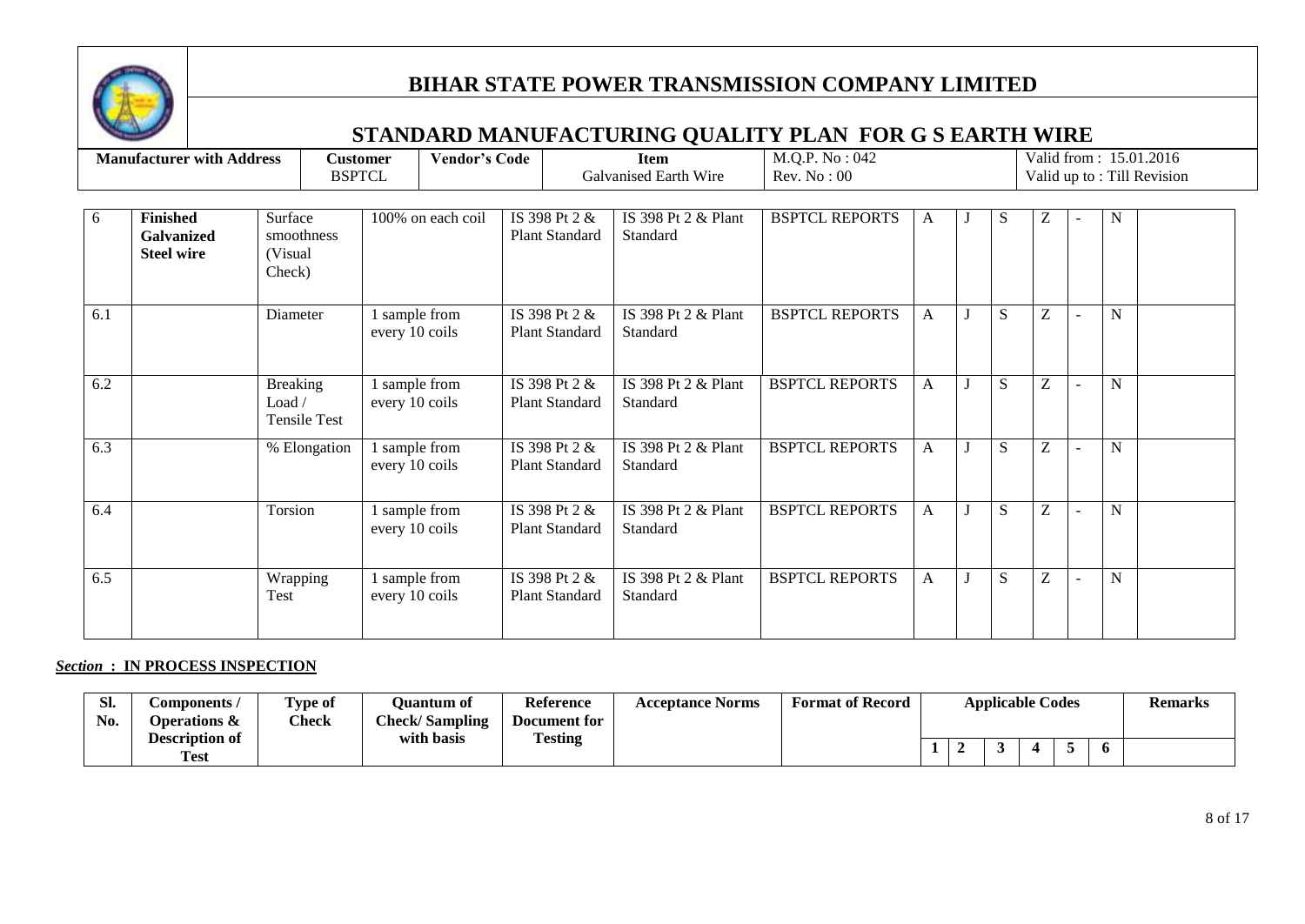

|      | <b>Manufacturer with Address</b> |                           | <b>Vendor's Code</b><br><b>Customer</b><br><b>BSPTCL</b> |                          | <b>Item</b><br>Galvanised Earth Wire | M.Q.P. No: 042<br>Rev. No: 00   |              |   |              |   |             | Valid from: 15.01.2016<br>Valid up to: Till Revision |
|------|----------------------------------|---------------------------|----------------------------------------------------------|--------------------------|--------------------------------------|---------------------------------|--------------|---|--------------|---|-------------|------------------------------------------------------|
| 6.6  |                                  | Preece Test               | 1 sample from<br>every 10 coils                          | IS 398 Pt 2 &<br>IS 4826 | IS 398 Pt 2 & IS 4826                | <b>BSPTCL</b><br><b>REPORTS</b> | A            |   | S            | Ζ | N           |                                                      |
| 6.7  |                                  | Weight of<br>Zinc coating | 1 sample from<br>every 10 coils                          | IS 398 Pt 2 &<br>IS 4826 | IS 398 Pt 2 & IS 4826                | <b>BSPTCL</b><br><b>REPORTS</b> | $\mathbf{A}$ |   | S            | Z | $\mathbf N$ |                                                      |
| 6.8  |                                  | Adhesion<br>Test          | 1 sample from<br>every 10 coils                          | IS 398 Pt 2 &<br>IS 4826 | IS 398 Pt 2 & IS 4826                | <b>BSPTCL</b><br><b>REPORTS</b> | $\mathbf{A}$ |   | S            | Z | N           |                                                      |
| 6.9  |                                  | Joints                    | 100% on each coil                                        | <b>BSPTCL</b><br>Specn.  | No Joint allowed                     | <b>BSPTCL</b><br><b>REPORTS</b> | $\mathbf{A}$ | J | <sub>S</sub> | Z | N           |                                                      |
| 6.10 |                                  | DC<br>Resistance<br>test  | 1 sample from<br>every 10 coils                          | <b>Plant Standard</b>    | <b>Plant Standard</b>                | <b>BSPTCL</b><br><b>REPORTS</b> | $\mathbf{A}$ |   | S            | Z | N           |                                                      |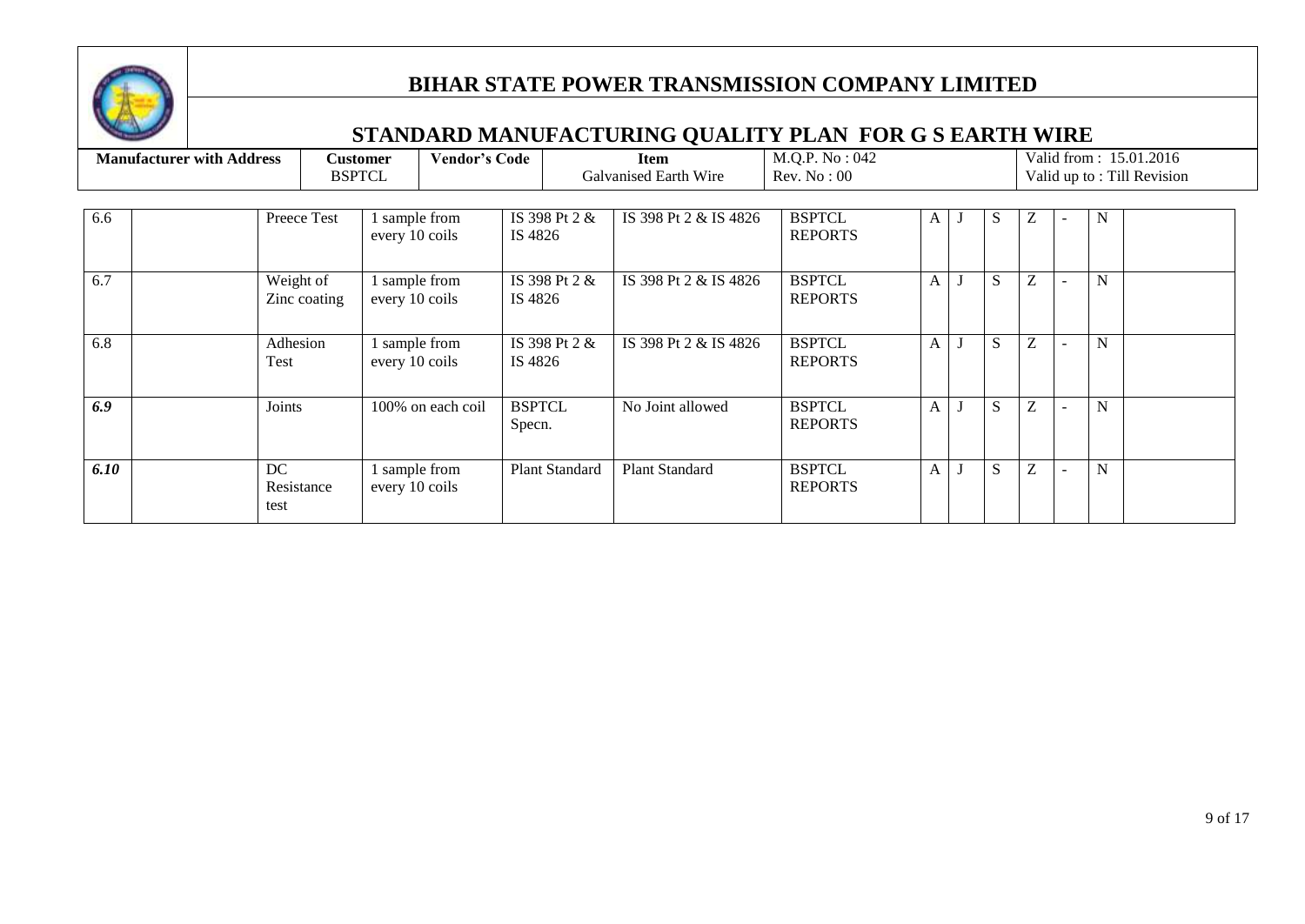

## **STANDARD MANUFACTURING QUALITY PLAN FOR G S EARTH WIRE**

| <b>Manufacturer</b> with<br>Address | <b>Customer</b>        | $\sim$<br>Code<br>endor′s | Item                                          | 042<br>$\cap$ $\cap$<br>NΩ<br>IVI.U.F | $\cdot$<br>1.2016<br>5.01<br>V alıo<br>trom |
|-------------------------------------|------------------------|---------------------------|-----------------------------------------------|---------------------------------------|---------------------------------------------|
|                                     | BSPTCI<br>$\mathbf{1}$ |                           | <b>TTT</b><br>' Earth Wire<br>əalva<br>nsed - | 0 <sup>0</sup><br><b>Rev</b><br>. .   | Till Revision<br>$\cdot$<br>V alıo<br>un to |

#### *Section* **: IN PROCESS INSPECTION**

| Sl.<br>No.       | Components /<br><b>Operations &amp;</b> | Type of<br><b>Check</b>                             | <b>Quantum of</b><br><b>Check/Sampling</b> | <b>Reference</b><br><b>Document</b> for | <b>Acceptance Norms</b>  | <b>Format of Record</b> |              |                  | <b>Applicable Codes</b> |                                                       |                |             | <b>Remarks</b> |
|------------------|-----------------------------------------|-----------------------------------------------------|--------------------------------------------|-----------------------------------------|--------------------------|-------------------------|--------------|------------------|-------------------------|-------------------------------------------------------|----------------|-------------|----------------|
|                  | <b>Description of</b><br><b>Test</b>    |                                                     | with basis                                 | <b>Testing</b>                          |                          |                         | 1            | $\boldsymbol{2}$ | $\mathbf{3}$            | 4                                                     | 5              | 6           |                |
| $\overline{7}$   | <b>STRANDING</b>                        |                                                     |                                            |                                         |                          |                         |              |                  |                         |                                                       |                |             |                |
| $\overline{7.1}$ |                                         | Lay Length /<br>Direction &<br>Compactness          | 100 %                                      | <b>BSPTCL</b><br>Specn.                 | As per GTP               | <b>BSPTCL REPORTS</b>   | A            |                  | S                       | Z                                                     |                | $\mathbf N$ |                |
| 7.2              |                                         | Overall Dia of<br>stranded Earth<br>Wire            | 1 Sample from<br>each drum                 | <b>BSPTCL</b><br>Specn.                 | GTP/ IS 398 Pt 2         | <b>BSPTCL REPORTS</b>   | $\mathbf{A}$ |                  | S                       | Z                                                     | $\overline{a}$ | $\mathbf N$ |                |
| 7.3              |                                         | Pre forming<br>and Post<br>forming of<br>Earth Wire | 100%                                       | <b>BSPTCL</b><br>Specn.                 | No spreading when<br>cut | <b>BSPTCL REPORTS</b>   | A            |                  | S                       | Z                                                     |                | $\mathbf N$ |                |
| 7.4              |                                         | Standard<br>Length                                  | 100%                                       | <b>BSPTCL</b><br>Specn.                 | $2000\pm5$ % mtr         | <b>BSPTCL REPORTS</b>   | $\mathbf{A}$ |                  | S                       | $\mathbf{Z}% ^{T}=\mathbf{Z}^{T}\times\mathbf{Z}^{T}$ | $\overline{a}$ | $\mathbf N$ |                |
| 7.5              |                                         | Joints                                              | 100%                                       | <b>BSPTCL</b><br>Specn.                 | No Joints allowed        | <b>BSPTCL REPORTS</b>   | $\mathbf{A}$ |                  | ${\bf S}$               | Z                                                     | $\overline{a}$ | $\mathbf N$ |                |
| 7.6              |                                         | Check for<br>Linseed oil<br>application             | 100% on all<br>drums                       | <b>BSPTCL</b><br>Specn.                 | 100% Oil Coating         | <b>BSPTCL REPORTS</b>   | $\mathbf{A}$ |                  | S                       | Z                                                     | $\overline{a}$ | $\mathbf N$ |                |
| 7.7              |                                         | Surface<br><b>Cleanliness</b><br>(Visual Check)     | 100%                                       | <b>BSPTCL</b><br>Specn.                 | 100% Clean Surface       | <b>BSPTCL REPORTS</b>   | A            |                  | S                       | Z                                                     |                | $\mathbf N$ |                |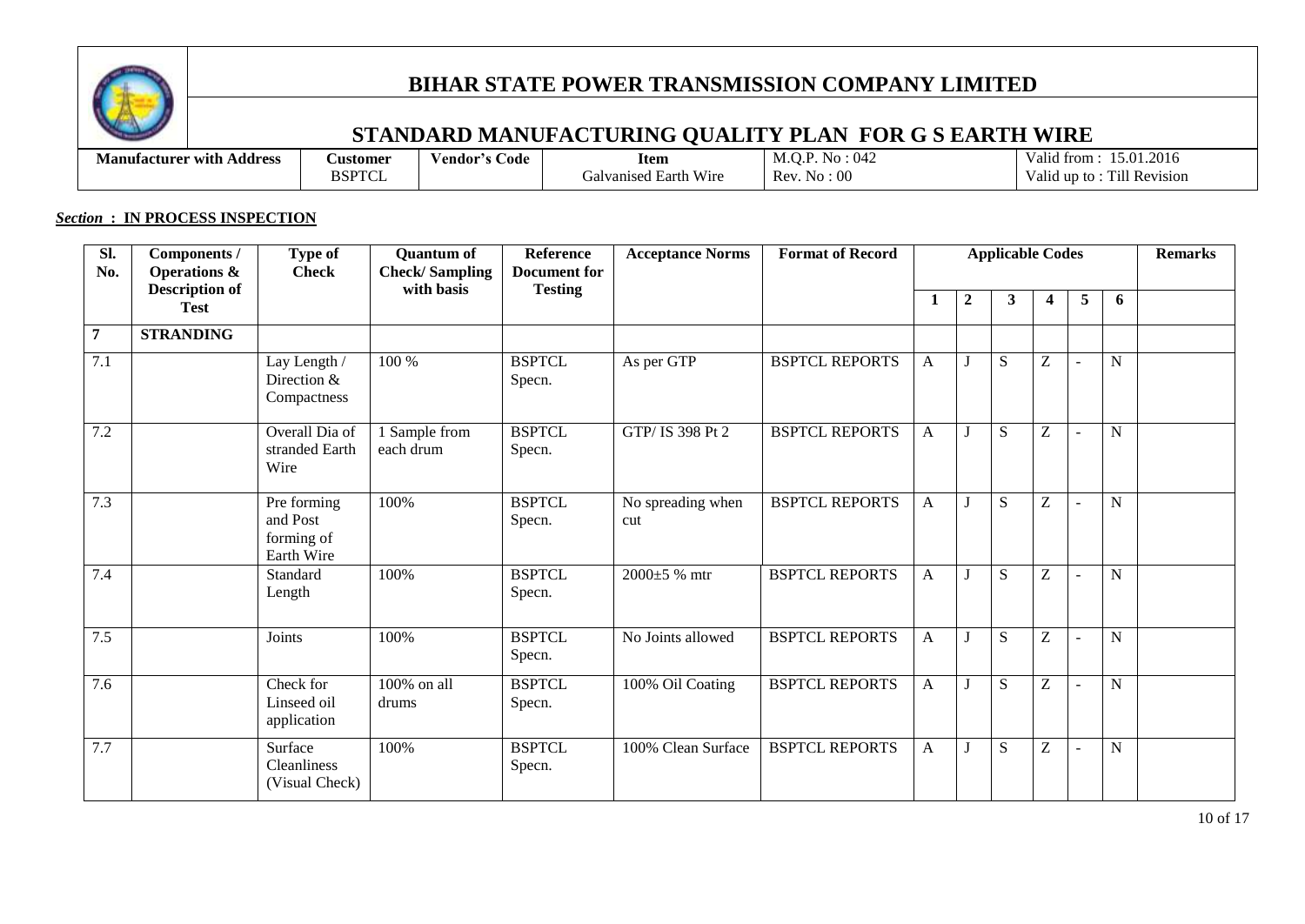

## **STANDARD MANUFACTURING QUALITY PLAN FOR G S EARTH WIRE**

| . .<br>Address<br>Manufacturer with | <b>Austomer</b> | s Code-<br>endor's' | Item                                   | 0.17<br>No.<br>M.O.F<br>$U+2$ | 15.01.2016<br>$\mathbf{v}$<br>trom<br>valia.           |
|-------------------------------------|-----------------|---------------------|----------------------------------------|-------------------------------|--------------------------------------------------------|
|                                     | RQ<br>- 1 V 1   |                     | Wire<br>' Earth<br>ualvar i<br>vanised | Rev.<br>$\mathrm{No}:00$      | $\mathbf{r}$<br><b>Till Revision</b><br>un to<br>'alıd |

#### *Section* **: FINAL INSPECTION & TESTING**

| SI.<br>No. | Components /<br><b>Operations &amp;</b>                       | Type of<br><b>Check</b>          | <b>Quantum of</b><br><b>Check/Sampling</b>            | Reference<br><b>Document</b>        | <b>Acceptance Norms</b> | <b>Format</b> of<br><b>Record</b> |              |                | <b>Applicable Codes</b> |   |   |   | <b>Remarks</b> |
|------------|---------------------------------------------------------------|----------------------------------|-------------------------------------------------------|-------------------------------------|-------------------------|-----------------------------------|--------------|----------------|-------------------------|---|---|---|----------------|
|            | <b>Description of</b><br><b>Test</b>                          |                                  | with basis                                            | for Testing                         |                         |                                   | 1            | $\overline{2}$ | 3                       | 4 | 5 | 6 |                |
| 8          | <b>ACCEPTANCE</b><br><b>TESTS ON G.S</b><br><b>EARTH WIRE</b> |                                  |                                                       |                                     |                         |                                   |              |                |                         |   |   |   |                |
| 8.1        |                                                               | Lay Length &<br>Direction        | 1 Sample<br>from every 10<br>drums or part<br>thereof | IS 398 (Pt.2)<br>& BSPTCL<br>Specn. | <b>GTP</b>              | <b>BSPTCL</b><br><b>REPORTS</b>   | A            |                | U                       | Z |   | Y |                |
| 8.2        |                                                               | Overall Dia                      | l Sample<br>from every 10<br>drums or part<br>thereof | IS 398 (Pt.2)<br>& BSPTCL<br>Specn. | <b>GTP</b>              | <b>BSPTCL</b><br><b>REPORTS</b>   | $\mathbf{A}$ | J              | U                       | Z |   | Y |                |
| 8.3        |                                                               | Resistance                       | I Sample<br>from every 10<br>drums or part<br>thereof | IS 398 (Pt.2)<br>& BSPTCL<br>Specn. | <b>GTP</b>              | <b>BSPTCL</b><br><b>REPORTS</b>   | A            | J              | U                       | Z |   | Y |                |
| 8.4        |                                                               | Pre forming<br>& Post<br>forming | 1 Sample<br>from every 10<br>drums or part<br>thereof | IS 398 (Pt.2)<br>& BSPTCL<br>Specn. | No spreading when cut   | <b>BSPTCL</b><br><b>REPORTS</b>   | $\mathbf{A}$ |                | $\mathbf{U}$            | Z |   | Y |                |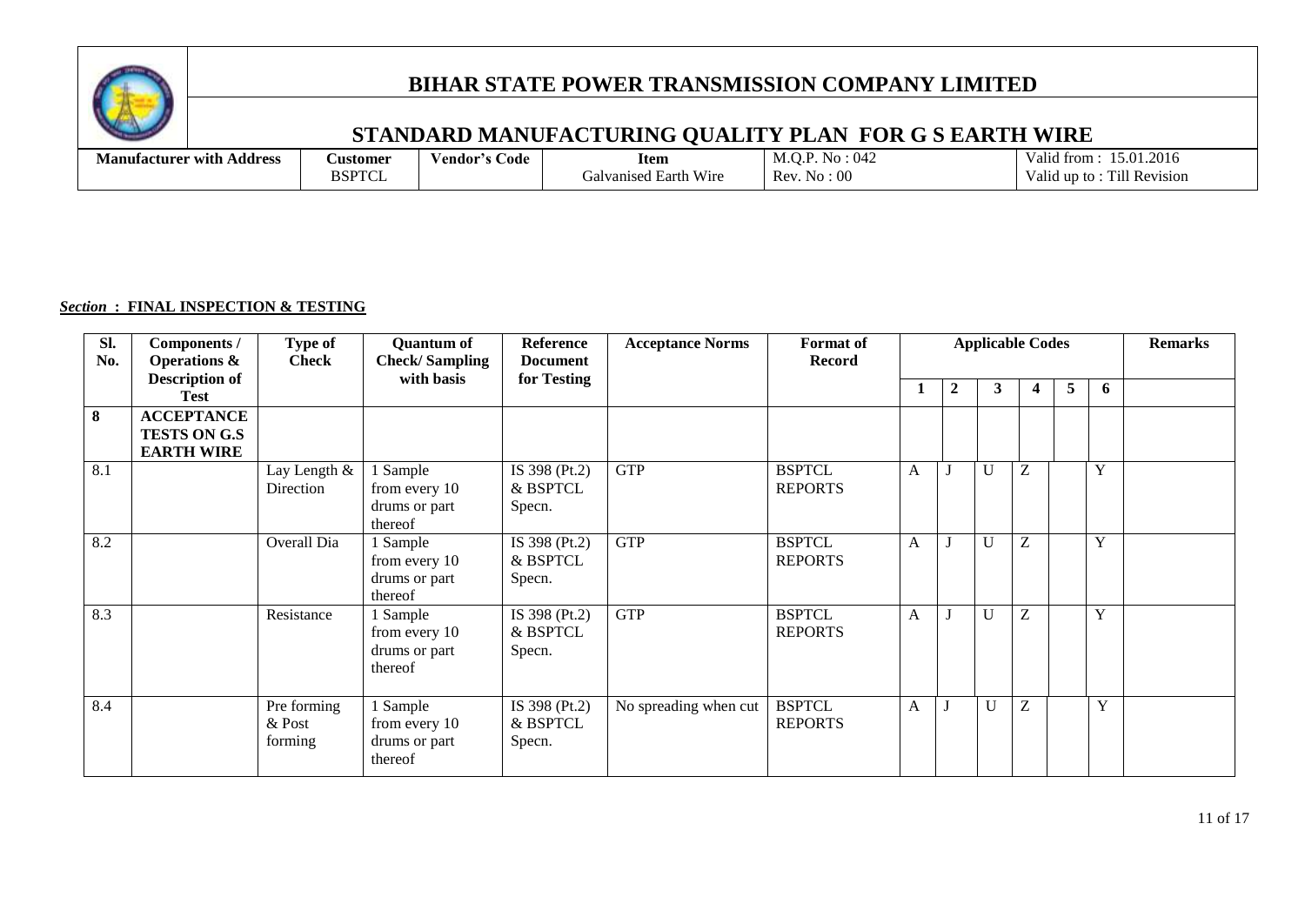

## **STANDARD MANUFACTURING QUALITY PLAN FOR G S EARTH WIRE**

|     | <b>Manufacturer with Address</b>                                                                         |          | <b>Customer</b><br><b>BSPTCL</b> |                                                     | <b>Vendor's Code</b> |                                     | <b>Item</b><br>Galvanised Earth Wire        | M.Q.P. No : 042<br>Rev. No: 00  |   |   |  | Valid from: 15.01.2016<br>Valid up to: Till Revision |  |
|-----|----------------------------------------------------------------------------------------------------------|----------|----------------------------------|-----------------------------------------------------|----------------------|-------------------------------------|---------------------------------------------|---------------------------------|---|---|--|------------------------------------------------------|--|
| 8.5 | Checks for<br>Joints, surface<br>smoothness,<br>cleanliness and<br>length<br>measurement by<br>Rewinding | Visual & | Measurement                      | Sample<br>from every 10<br>drums or part<br>thereof |                      | IS 398 (Pt.2)<br>& BSPTCL<br>Specn. | No surface defects and<br>no joints allowed | <b>BSPTCL</b><br><b>REPORTS</b> | A | U |  |                                                      |  |

#### **FINAL INSPECTION & TESTING**

| Sl.<br>No. | Components /<br><b>Operations &amp;</b>                   | Type of<br><b>Check</b>                     | <b>Quantum of</b><br><b>Check/Sampling</b>            | Reference<br><b>Document</b> for    | <b>Acceptance Norms</b> | <b>Format</b> of<br><b>Record</b> |   |             |   | <b>Applicable Codes</b> |                |   | <b>Remarks</b> |
|------------|-----------------------------------------------------------|---------------------------------------------|-------------------------------------------------------|-------------------------------------|-------------------------|-----------------------------------|---|-------------|---|-------------------------|----------------|---|----------------|
|            | <b>Description of</b><br>Test                             |                                             | with basis                                            | <b>Testing</b>                      |                         |                                   |   | $2^{\circ}$ | 3 |                         | 5 <sup>1</sup> | 6 |                |
| 9          | <b>ACCEPTANCE</b><br><b>TESTS ON</b><br><b>GALVANISED</b> |                                             |                                                       |                                     |                         |                                   |   |             |   |                         |                |   |                |
| 9.1        | <b>WIRE</b>                                               | Diameter                                    | 1 Sample<br>from every 10<br>drums or part<br>thereof | IS 398 (Pt.2)<br>& BSPTCL<br>Specn. | As per GTP              | <b>BSPTCL</b><br><b>REPORTS</b>   | A |             | U | Z                       |                | Y |                |
| 9.2        |                                                           | <b>Breaking Load</b><br><b>Tensile Test</b> | 1 Sample<br>from every 10<br>drums or part<br>thereof | IS 398 (Pt.2)<br>& BSPTCL<br>Specn. | As per GTP              | <b>BSPTCL</b><br><b>REPORTS</b>   | A |             | U | Z                       |                | Y |                |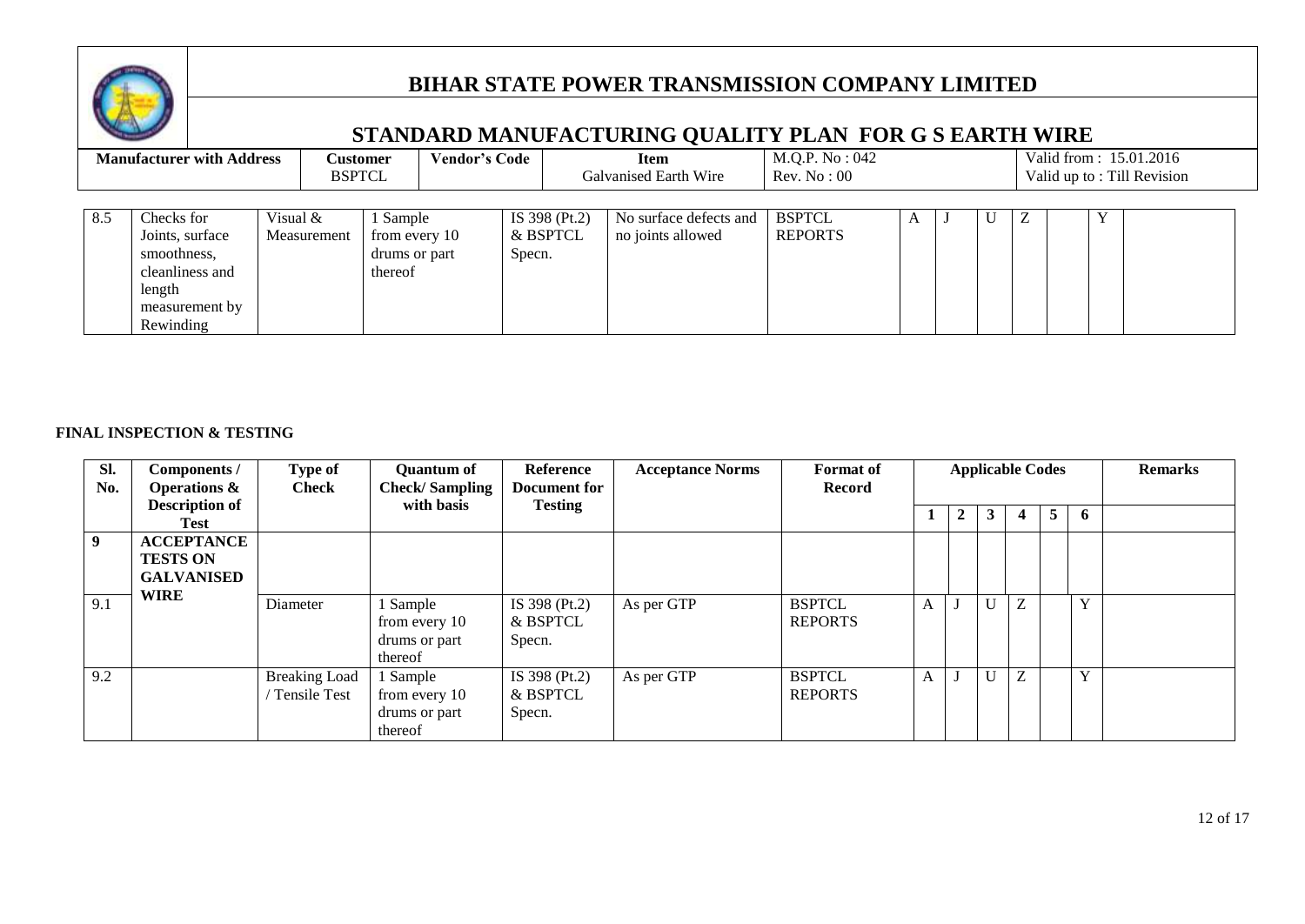

## **STANDARD MANUFACTURING QUALITY PLAN FOR G S EARTH WIRE**

|     | <b>Manufacturer with Address</b> | <b>Customer</b><br><b>BSPTCL</b> |                                                       | <b>Vendor's Code</b>                |                                | Item<br>Galvanised Earth Wire | M.Q.P. No : 042<br>Rev. No: 00  |              |   |   |   | Valid from: 15.01.2016<br>Valid up to: Till Revision |
|-----|----------------------------------|----------------------------------|-------------------------------------------------------|-------------------------------------|--------------------------------|-------------------------------|---------------------------------|--------------|---|---|---|------------------------------------------------------|
| 9.3 |                                  | % Elongation                     | 1 Sample<br>from every 10<br>drums or part<br>thereof | Specn.                              | IS 398 (Pt.2)<br>& BSPTCL      | As per GTP, IS 398 Pt-<br>2   | <b>BSPTCL</b><br><b>REPORTS</b> | A            | U | Ζ | Y |                                                      |
| 9.4 |                                  | Torsion                          | 1 Sample<br>from every 10<br>drums or part<br>thereof | Specn.                              | IS 398 ( $Pt-II$ )<br>& BSPTCL | As per GTP                    | <b>BSPTCL</b><br><b>REPORTS</b> | $\mathbf{A}$ |   | Z | Y |                                                      |
| 9.5 |                                  | <b>Wrapping Test</b>             | 1 Sample<br>from every 10<br>drums or part<br>thereof | Specn.                              | IS 398 (Pt.2)<br>& BSPTCL      | IS 398 Pt-2                   | <b>BSPTCL</b><br><b>REPORTS</b> | A            |   | Z | Y |                                                      |
| 9.6 |                                  | Preece Test                      | 1 Sample<br>from every 10<br>drums or part<br>thereof | IS 4826,<br><b>BSPTCL</b><br>Specn. | IS 2633 &                      | As per GTP                    | <b>BSPTCL</b><br><b>REPORTS</b> | $\mathbf{A}$ |   | Z | Y |                                                      |

#### **FINAL INSPECTION & TESTING**

| Sl.<br>No. | Components /<br><b>Operations &amp;</b> | <b>Type of</b><br>Check      | Ouantum of<br>Check/                                  | <b>Reference</b><br>Document for              | <b>Acceptance Norms</b> | <b>Format</b> of<br><b>Record</b> |                | <b>Applicable Codes</b> |  |              | <b>Remarks</b> |
|------------|-----------------------------------------|------------------------------|-------------------------------------------------------|-----------------------------------------------|-------------------------|-----------------------------------|----------------|-------------------------|--|--------------|----------------|
|            | <b>Description of Test</b>              |                              | <b>Sampling</b><br>with basis                         | <b>Testing</b>                                |                         |                                   | $\overline{2}$ |                         |  | 6            |                |
| 9.7        |                                         | Weight of<br>zinc<br>coating | Sample<br>from every $10$<br>drums or part<br>thereof | IS 4826,<br>IS 6745 &<br><b>BSPTCL Specn.</b> | As per GTP              | <b>BSPTCL</b><br><b>REPORTS</b>   |                | $\mathbf{U}$            |  | $\mathbf{v}$ |                |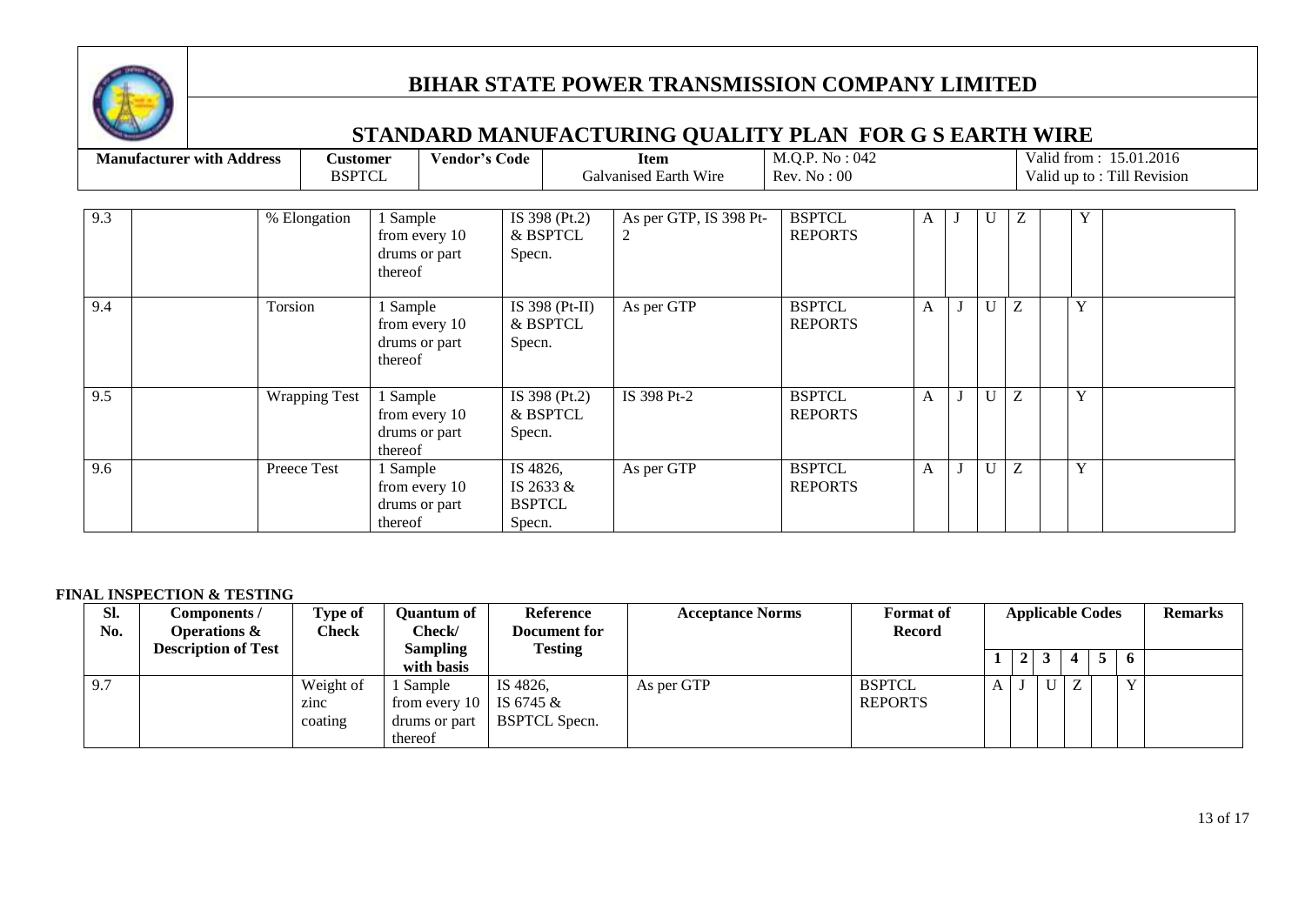

## **STANDARD MANUFACTURING QUALITY PLAN FOR G S EARTH WIRE**

|      | <b>Manufacturer with Address</b> | <b>Customer</b><br><b>BSPTCL</b> | <b>Vendor's Code</b>                                  |                                   | <b>Item</b><br><b>Galvanised Earth Wire</b>                                                        | M.Q.P. No : 042<br>Rev. No: 00 |                                 |                |              |   |   | Valid from: 15.01.2016<br>Valid up to: Till Revision |
|------|----------------------------------|----------------------------------|-------------------------------------------------------|-----------------------------------|----------------------------------------------------------------------------------------------------|--------------------------------|---------------------------------|----------------|--------------|---|---|------------------------------------------------------|
| 9.8  |                                  | Adhesion<br>Test                 | 1 Sample<br>from every 10<br>drums or part<br>thereof | IS 4826, &<br><b>BSPTCL Specn</b> | IS 4826                                                                                            |                                | <b>BSPTCL</b><br><b>REPORTS</b> | A              | U            | Ζ | Y |                                                      |
| 9.9. |                                  | Chemical<br>Analysis of<br>Steel | 1 Sample per<br>lot                                   | IS 7904 &<br><b>BSPTCL Specn.</b> | % $C - 0.55$ max<br>% Mn-0.40 to 0.90<br>% Si- 0.15 to 0.35<br>% S $-0.04$ max<br>% $P - 0.04$ max |                                | <b>BSPTCL</b><br><b>REPORTS</b> | A              | $\mathbf{U}$ | Z | Y |                                                      |
| 9.11 | <b>MICRO</b><br><b>STRUCTURE</b> |                                  |                                                       |                                   |                                                                                                    |                                |                                 |                |              |   |   |                                                      |
|      |                                  | a) Structure                     | 1 Sample<br>per Lot                                   | IS 7904                           | The structure shall be fine perlite                                                                |                                | <b>BSPTCL</b><br><b>REPORTS</b> | A              | $\mathbf{I}$ | Z | Y |                                                      |
|      |                                  | b) Grain<br>Size                 | 1 Sample<br>per Lot                                   | IS 4748                           | $Min - 6 @ 100 X$                                                                                  |                                | <b>BSPTCL</b><br><b>REPORTS</b> | A              | $\mathbf{U}$ | Z | Y |                                                      |
|      |                                  | c) Inclusion<br>Rating           | Sample<br>per Lot                                     | IS 7904 & IS 4163                 | $Max - 2$ Thick Series                                                                             |                                | <b>BSPTCL</b><br><b>REPORTS</b> | A <sub>1</sub> | $\mathbf{U}$ | Z | Y |                                                      |
|      |                                  | d) Surface<br>Defects            | 1 Sample<br>per Lot                                   | IS 7904                           | $Max - 1\%$ of Dia                                                                                 |                                | <b>BSPTCL</b><br><b>REPORTS</b> | $\mathbf{A}$   | $\mathbf{U}$ | Z | Y |                                                      |
|      |                                  | e)<br>Decarburis<br>ation        | 1 Sample<br>per Lot                                   | IS 7904 & IS 6396                 | $Max - 1\%$ of Dia                                                                                 |                                | <b>BSPTCL</b><br><b>REPORTS</b> | A <sub>1</sub> | U            | Z | Y |                                                      |

*Section* : FINAL INSPECTION & TESTING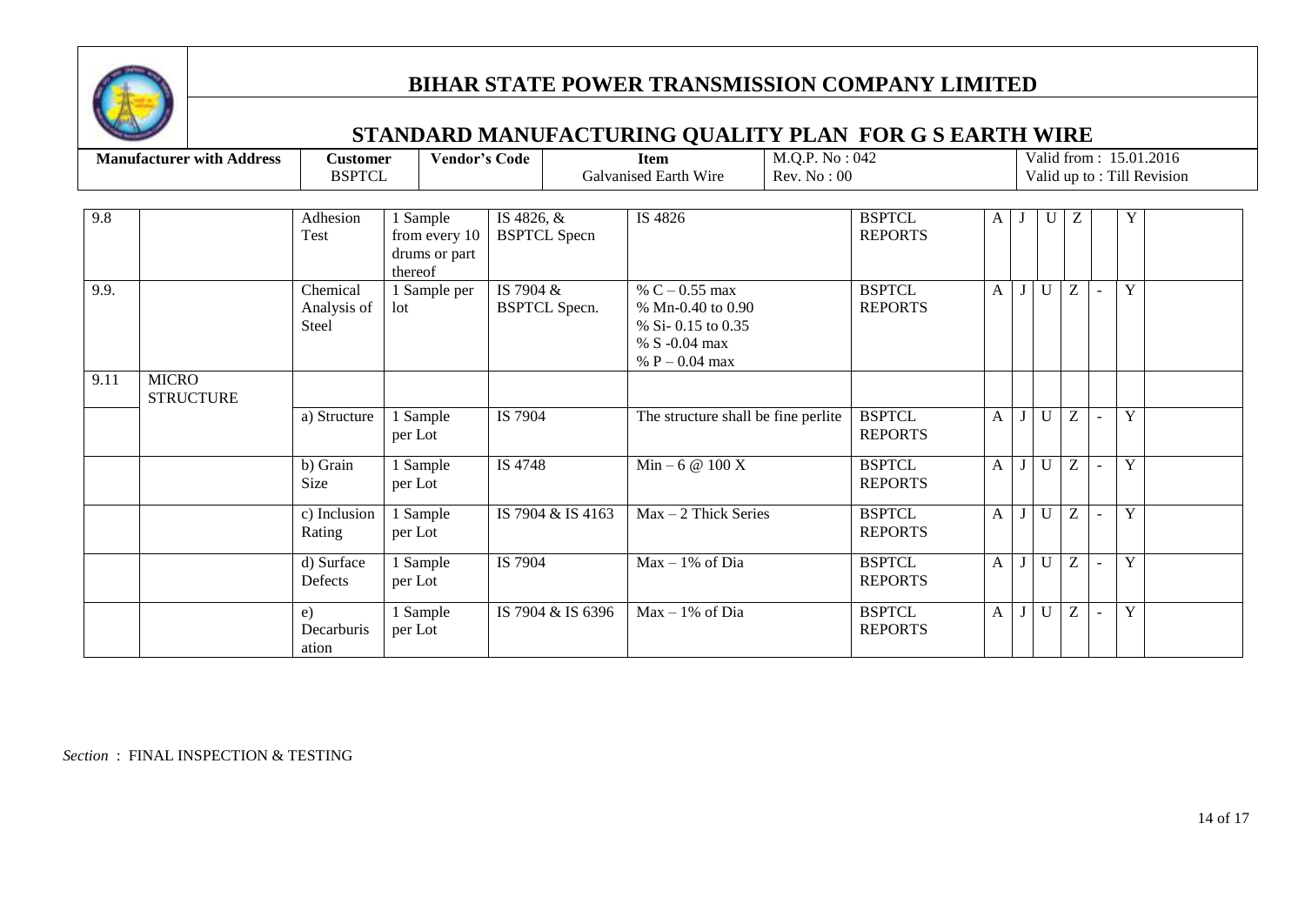

|            | <b>Manufacturer with Address</b>                                         |           | <b>Customer</b><br><b>BSPTCL</b>                                                   | <b>Vendor's Code</b>                                     |                      |                                                    | <b>Item</b><br>Galvanised Earth Wire                          | M.Q.P. No: 042<br>Rev. No: 00 |   |              |   |                         |                |              | Valid from: 15.01.2016<br>Valid up to: Till Revision |
|------------|--------------------------------------------------------------------------|-----------|------------------------------------------------------------------------------------|----------------------------------------------------------|----------------------|----------------------------------------------------|---------------------------------------------------------------|-------------------------------|---|--------------|---|-------------------------|----------------|--------------|------------------------------------------------------|
| SI.<br>No. | Components /<br><b>Operations &amp;</b><br><b>Description of</b><br>Test |           | Type of<br><b>Check</b>                                                            | <b>Quantum of</b><br><b>Check/Sampling</b><br>with basis |                      | <b>Reference</b><br>Document for<br><b>Testing</b> | <b>Acceptance Norms</b>                                       | <b>Format of Record</b>       |   | $\mathbf{2}$ | 3 | <b>Applicable Codes</b> | 5 <sup>1</sup> | 6            | <b>Remarks</b>                                       |
| 10         | <b>WOODEN</b>                                                            |           |                                                                                    |                                                          |                      |                                                    |                                                               |                               |   |              |   |                         |                |              |                                                      |
| 10.1       | <b>DRUM</b>                                                              | Dimension |                                                                                    | l Sample<br>from every 10<br>drums or part<br>thereof    | approved<br>drawings | IS 1778 &                                          | As per IS 1778 &<br>approved drawings,<br><b>BSPTCL Spec.</b> | <b>BSPTCL REPORTS</b>         | A |              |   | Z                       |                | $\mathbf{v}$ |                                                      |
| 10.2       |                                                                          |           | Barrel batten<br>1 Sample<br>from every 10<br>strength<br>drums or part<br>thereof |                                                          | approved<br>drawings | IS 1778 &                                          | Approved drawing                                              | <b>BSPTCL REPORTS</b>         | A |              |   | Z                       |                | Y            |                                                      |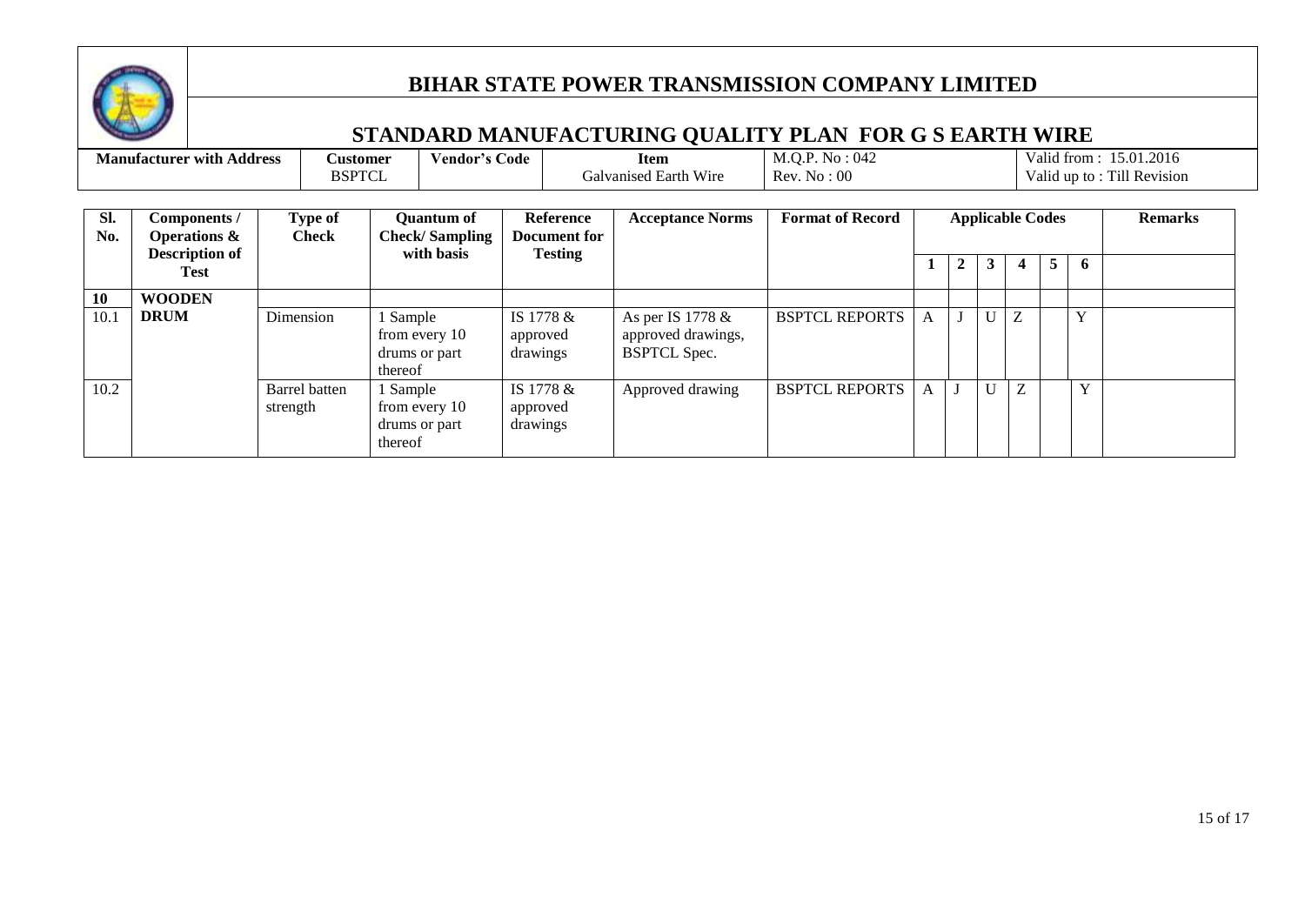

## **STANDARD MANUFACTURING QUALITY PLAN FOR G S EARTH WIRE**

| . .<br>Address<br>Manufacturer with | <b>Austomer</b>   | 'endor′s<br>Code | Item                                      | ÷ O4.<br>1.1.1           | $\mathbf{v}$<br>15.01.2016<br>. .<br>$\mathrm{a}_{11}$ d<br>trom              |
|-------------------------------------|-------------------|------------------|-------------------------------------------|--------------------------|-------------------------------------------------------------------------------|
|                                     | <b>DCDTO</b><br>◡ |                  | Wire<br><b>Earth</b><br>. ralv<br>vanised | Rev<br>-00<br>∼יר<br>INO | $\mathbf{v}$<br>. .<br>-----<br>ĽШ<br><b>Revision</b><br>∀alid<br>11D.<br>- സ |

#### *Section* **: PACKING & DESPATCH**

| Sl. No. | Components /<br><b>Operations &amp;</b> | <b>Type of Check</b>                                                                        | <b>Quantum of</b><br>Check/   | Reference<br><b>Document</b> | Acceptance<br><b>Norms</b> | Format of<br><b>Record</b>      | <b>Applicable Codes</b> |                |              |                |                |   | <b>Remarks</b>                    |
|---------|-----------------------------------------|---------------------------------------------------------------------------------------------|-------------------------------|------------------------------|----------------------------|---------------------------------|-------------------------|----------------|--------------|----------------|----------------|---|-----------------------------------|
|         | <b>Description of</b><br><b>Test</b>    |                                                                                             | <b>Sampling</b><br>with basis | for Testing                  |                            |                                 |                         | $\overline{2}$ | $\mathbf{3}$ | $\overline{4}$ | 5 <sup>1</sup> | 6 |                                   |
| 11      | <b>Checks during</b>                    |                                                                                             |                               |                              |                            |                                 |                         |                |              |                |                |   |                                   |
|         | Packing                                 |                                                                                             |                               |                              |                            |                                 |                         |                |              |                |                |   |                                   |
| 11.1    |                                         | Proper packing                                                                              |                               |                              |                            |                                 |                         |                |              |                |                |   |                                   |
| 11.2    |                                         | LOA No on Drum                                                                              |                               |                              |                            |                                 |                         |                |              |                |                |   |                                   |
| 12.3    |                                         | Manufacturer's name and address                                                             |                               |                              |                            |                                 |                         |                |              |                |                |   |                                   |
| 12.4    |                                         | Name and address of the consignee                                                           |                               |                              |                            |                                 |                         |                |              |                |                |   |                                   |
| 12.5    |                                         | Drum No.                                                                                    |                               |                              |                            |                                 |                         |                |              |                |                |   |                                   |
| 12.6    |                                         | Size of earth wire                                                                          |                               |                              |                            |                                 |                         |                |              |                |                |   |                                   |
| 12.7    |                                         | Length of earth wire in meters                                                              |                               |                              |                            |                                 |                         |                | S            |                |                |   | $*10\%$ by                        |
| 12.8    |                                         | Gross weight with earth wire $&$ lagging                                                    | 100%                          | <b>BSPTCL</b>                | As per<br><b>BSPTCL</b>    | <b>BSPTCL</b><br><b>REPORTS</b> | A                       |                | U            | Ζ              | $\sim$         | Y | <b>BSPTCL &amp;</b><br>$100\%$ by |
| 12.9    |                                         | Weight of empty drum with lagging                                                           |                               | Specn.                       | Specn.                     |                                 |                         |                | $\ast$       |                |                |   | earthwire                         |
| 12.10   |                                         | Arrow marking for unwinding                                                                 |                               |                              |                            |                                 |                         |                |              |                |                |   | manufacturer                      |
| 12.11   |                                         | Position of the earth wire                                                                  |                               |                              |                            |                                 |                         |                |              |                |                |   |                                   |
| 12.12   |                                         | Distance between outermost layer of<br>earthwire & inner surface of lagging<br>(min. 50 mm) |                               |                              |                            |                                 |                         |                |              |                |                |   |                                   |